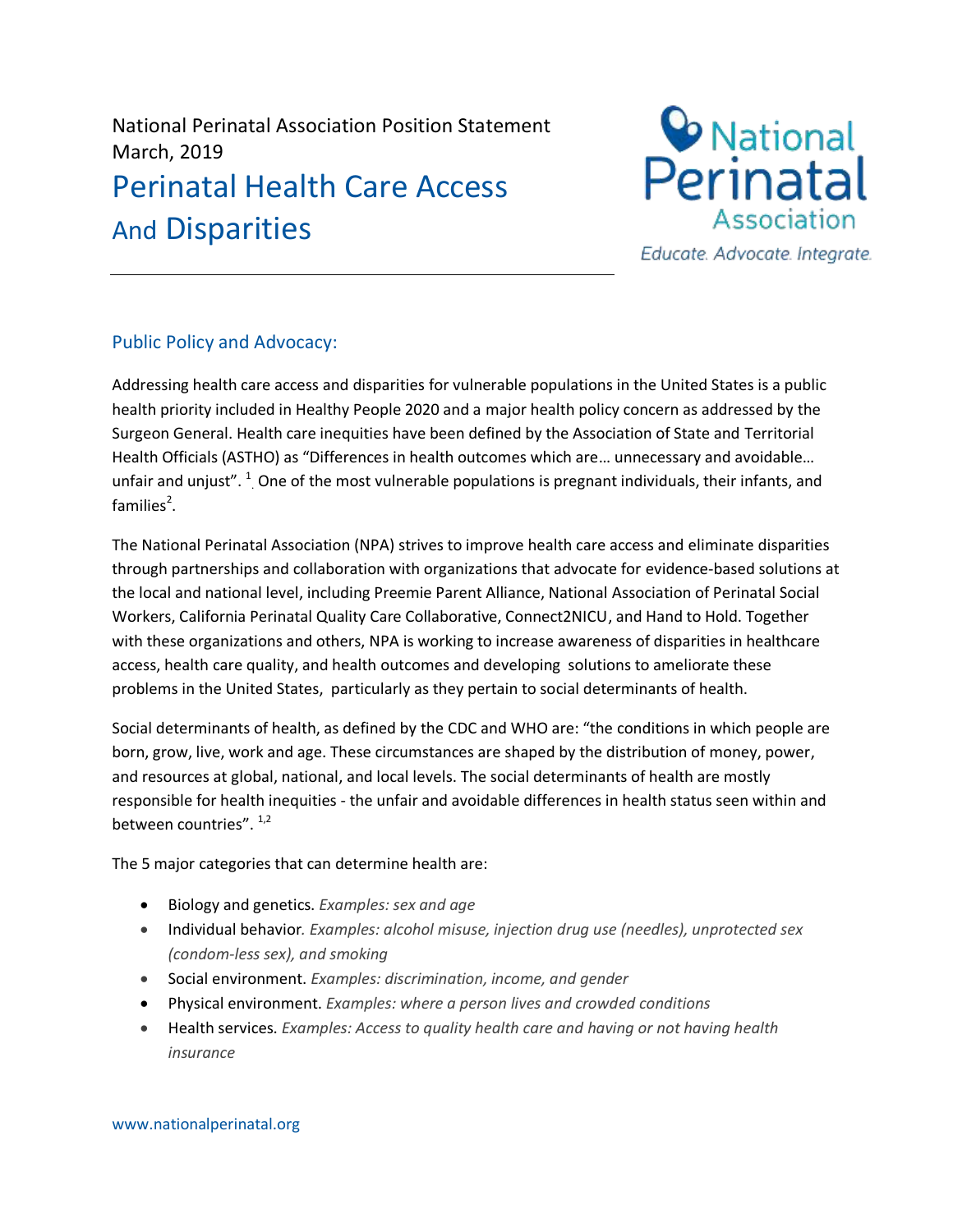#### Issue:

The impact of health care disparities in the perinatal period has become increasingly highlighted in the literature over the last ten years. Research has clearly demonstrated higher rates of maternal and infant mortality in African American, Latina, and Native American families<sup>2</sup>. Poverty, rural residence and substance use all increase risks for poor outcomes.<sup>3, 4</sup> Variables that have been shown to exacerbate these disparities include systemic barriers to healthcare access (i.e. transportation, employment, and clinics too far away), clinician bias and cultural ignorance and language barriers that impact familyclinician communication.  $1, 5$ 

#### Disparities Described in the Literature:

African-American population: Women described as African-American have three to four times higher rates of maternal mortality than white women. Their infants are twice as likely to die in the first year of life. <sup>6</sup> In addition, African-American women are more likely to experience pregnancy complications such as hypertension, gestational diabetes, and obesity - with these conditions being more severe in black women than white women. <sup>2</sup> African-American women have lower rates of initial breastfeeding and/or continuing breastfeeding to six months of age.<sup>6</sup>

Latina population: Latina women have higher rates of congenital abnormalities in their infants than other women. This may be related to low intake of folic acid in this population. <sup>2</sup> They are at higher risk of developing gestational diabetes and their infants are at higher risk for being born preterm or ill, requiring NICU hospitalization.  $1/7$  Latina women breastfeed at a higher rate than any other group, including white women. $1$ 

Asian population: Asian women may have a higher rate of gestational hypertension, especially women from the Philippines and Samoa. They are also at higher risk of developing gestational diabetes.<sup>2</sup>

American Indian/Alaskan Native population: Native American women and Alaskan Native women are at higher risk of gestational diabetes and often receive late prenatal care that impact maternal and infant outcomes.  $^2$  Low socioeconomic status and rural residence appear to be significant risk factors for these women. <sup>3</sup>

Additionally, there are intersecting psychosocial circumstances and family structures that make individuals vulnerable to health disparities.

Rural Residence: Women who reside in rural areas of the United States are at higher risk for preterm labor and preterm birth. Late prenatal care rates were higher, and lower socioeconomic status, lack of health insurance, and higher rates of unplanned pregnancy were all risk factors for this population - for all groups including white women.  $3,11$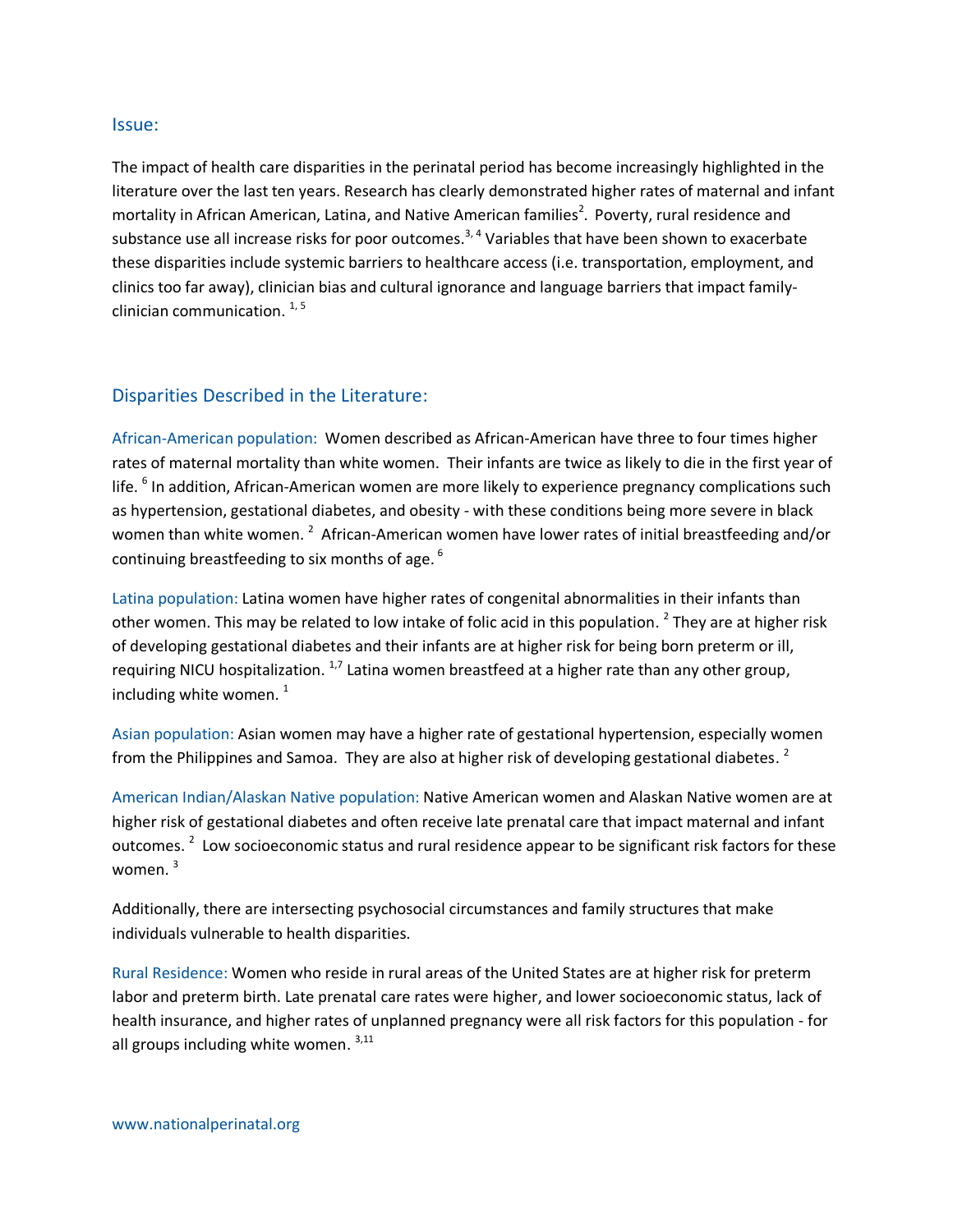Substance Misuse: Pregnant individuals' misuse of licit and illicit substances is a health care epidemic in the United States. The number of neonates exposed to substances is high with more than 400,000 infants exposed to alcohol or illicit drugs in utero each year. Maternal morbidity with pain management, poor prenatal care, and poor nutrition impact the outcome of the infant - including low birth weight, neonatal opioid withdrawal syndrome (NOW), and extended hospitalization. Black, Latina, and Native American women are screened and identified at higher rates than whites, though it is well known that there is no statistical difference in substance use rates across all racial and ethnic groups.<sup>8, 9</sup>

It is important to remember that drug use is not the same as drug misuse. The standard of care for treating pregnant women with substance use disorder is often medication-assisted treatment (MAT).  $^{14}$ Voluntary treatment leads to better pregnancy outcomes and shorter hospital stays for newborns. Pregnant women should not fear telling their health care providers about drug use, so they can best prepare for the treatment that will help both the mother and the newborn. It is often said that babies are born "addicted" to drugs.<sup>15,16,17</sup> Addiction refers to continuous, compulsive behavior; babies cannot be born "addicted," and that language stigmatizes both mother and child, without offering any help.<sup>13,14</sup> Neonatal abstinence syndrome, or NAS, is both temporary and treatable.<sup>14,15,17</sup> It can result from the use of opioids, including medically-recommended medication treatments for opioid dependency. However, prenatal exposure to opioids does not always result in NAS.<sup>15</sup> The National Advocates for Pregnant Women stated "Obstetric care providers have an ethical responsibility to their pregnant and parenting patients with substance use disorder to discourage the separation of parents from their children solely based on substance use disorder, either suspected or confirmed. In states that mandate reporting, policy makers, legislators, and physicians should work together to retract punitive legislation and identify and implement evidence-based strategies outside the legal system to address the needs of women with substance use disorders".<sup>14</sup>

Non-traditional families: Lesbian, bi-sexual, and transgender pregnant individuals experience a lack of understanding on the part of clinicians regarding their needs and concerns. Systematic barriers include heterosexism, restrictive labor room guidelines, and gender bias. This is even more significant for black, Latina, and other vulnerable groups. The birth experiences are traumatic and maternal and infant outcomes can be impacted.<sup>6</sup>

Socioeconomic status: Poverty, discrimination and gender all impact socioeconomic status. Lack of resources leads to barriers to obtaining and maintaining care for all groups.  $11, 12$ 

Crowded homes with suboptimal physical conditions can lead to health issues. Living in communities where violence is common also increases the risks of behaviors such as drug use, criminal activities, and domestic violence. $^{11, 12}$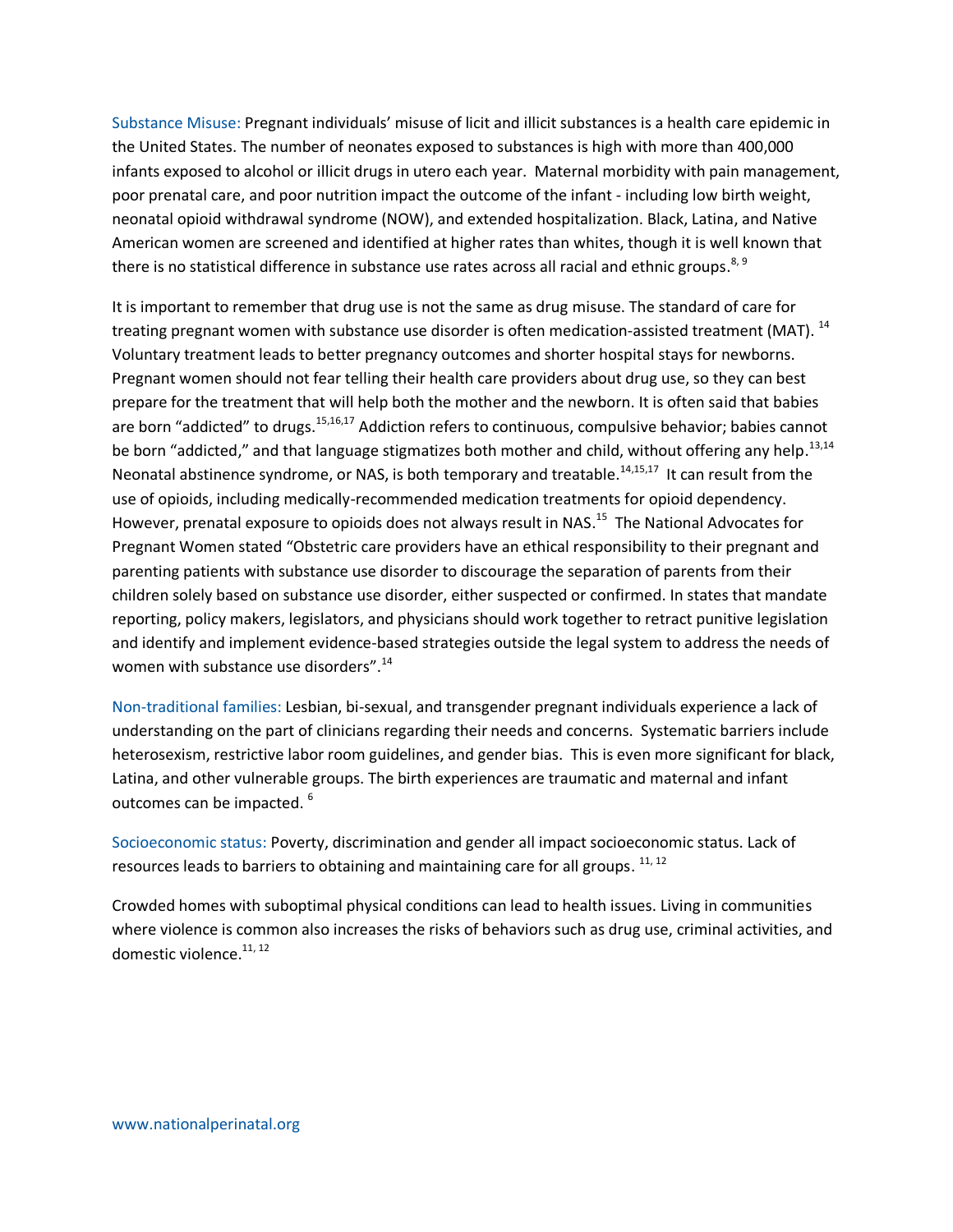# Summary:

The National Perinatal Association is committed to integrating diverse voices, educating providers and patients, and advocating for policy changes that will advance the national discussion on perinatal health care access and disparities. Public health priorities can only be addressed and resolved when all stakeholders are brought together. The goal should be to not only include providers, families, and family advocates but to also bring national policy makers to the table.

## Recommendations:

The National Perinatal Association recommends addressing the issues of perinatal health care access and disparities by acknowledging their existence. ASTHO defines health equity as "The attainment of the highest level for all people."<sup>1</sup> While several barriers to health equity have been thoroughly described in the literature, raising awareness of these barriers in daily medical practice as well as on a national level must be priority for providers.  $1-10$ 

These barriers include:

- Language, non-English speakers
- Cultural expectations around pregnancy and birth
- **•** Transportation
- Lack of or inadequate health insurance
- Low socioeconomic status
- Lack of local health care providers
- Limited number of clinicians who are racially and ethnically diverse
- *Inherent bias in clinicians regarding racial, ethnic, substance use and non-traditional families*
- Poorly educated providers on the needs and concerns of all pregnant individuals and their families
- Pregnant individuals' fears of judgmental and uncaring clinicians and resulting criminal and civil child welfare consequences related to their birthing and life decisions

Education of clinicians is of the highest priority in this process. Inherent bias and systemic protocols both impact the ability of clinicians to care for all families equally. Conferences, position papers, and self-awareness training can all support this goal. Clinicians may be uncomfortable in addressing their inherent bias and resist attendance at such activities. Like all areas of competency, this should be mandatory training. Racial and ethnic diverse clinicians must be increased. Education and training supports financially can assist with this process.

Involvement and engagement of vulnerable populations in research and policy making is of the highest priority in this process. Much of the problems now encountered by people of color results from a long history of exploitation, discrimination or disenfranchisement in research and policy making.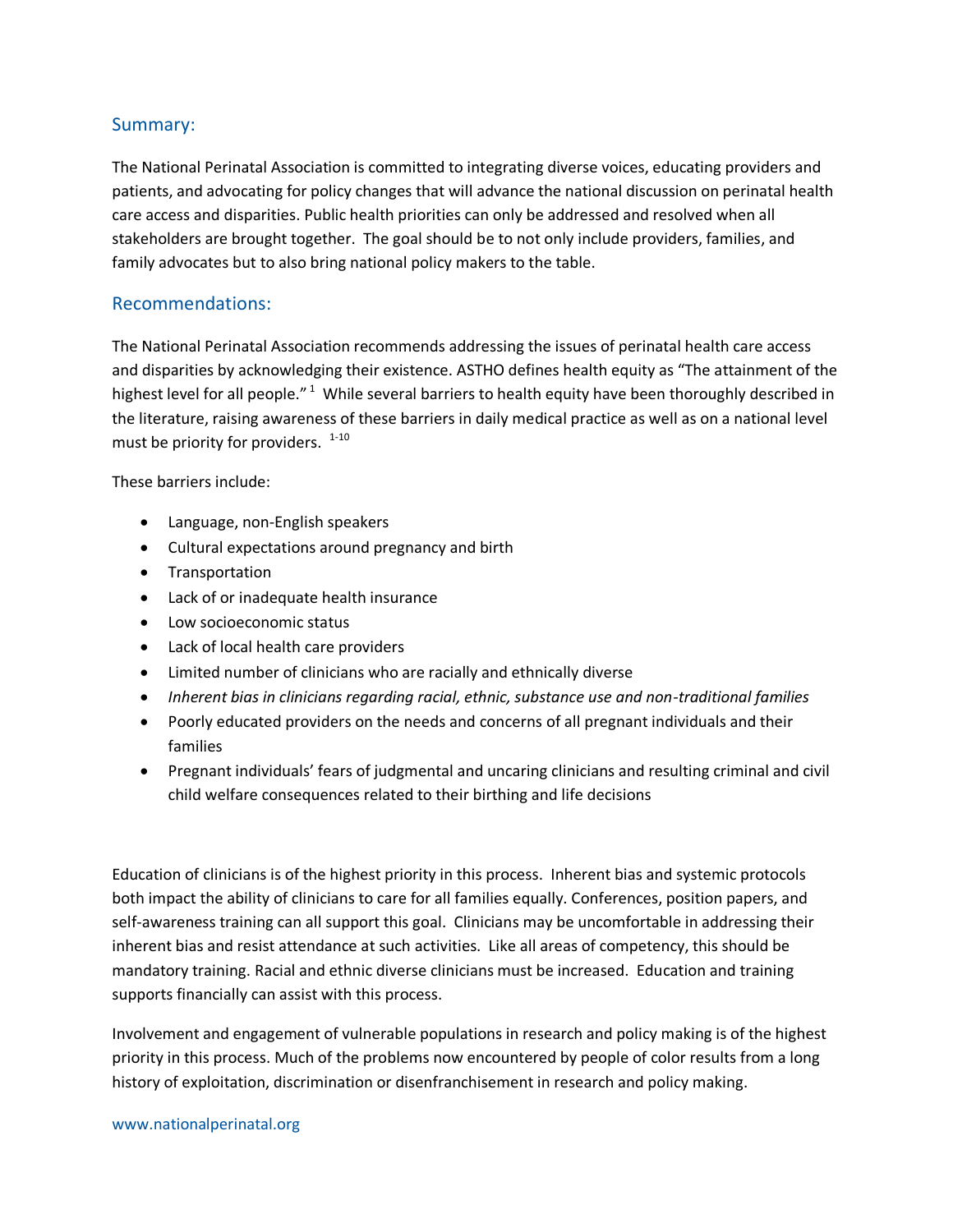Health care systems must make medical translation services for non-English speaking families a priority in their care model. Full-time, 24/7 translation services must be developed that acknowledges all languages in the community and provides translators in the appropriate dialects. All written and social media materials must also be available in the languages of the community.

Finally, access to health insurance plays an outsized role in the United States in determining one's access to quality healthcare. While the Affordable Care Act made great strides in addressing this barrier by expanding healthcare coverage, there is still much work to be done. Within the framework of our current healthcare landscape, NPA and its partners are dedicated to educating legislators, training providers to be public policy advocates and holding insurance companies accountable to the patients they serve in order to assure equitable delivery of services.

The United States, for all its resources, should not have the highest rate of infant mortality amongst the 27 wealthiest countries in the world. We spend more money on the healthcare than any other country and continue to have higher rates of infant mortality than countries such as Cuba, Belarus, and Hungary, who have significantly smaller economies and resources.  $^1$  The United States has the 5th highest preterm birthrate in the world with 9.6% of live births being delivered before 37 weeks gestation<sup>10</sup>. These statistics are stark reminders that disparities in health care and lack of access to perinatal and pediatric services can have profound detrimental effects on a country's overall health outcomes, despite general economic success. The National Perinatal Association is dedicated to not only understanding these issues and identifying solutions, but also creating the kind of multidisciplinary programs and policies that will ultimately eliminate such disparities and improve access for our pregnant patients and their families throughout the United States.

> Authors: Krista Sigurdson, Ph.D.; JaNeen Cross, DSW, MSW, MBA; Aarin Williams, JD; Cheryl Milford, Ed.S; Shante Nixon, BSW; Keira Sorrells; Andrea Werner Insoft, LICSW, ACSW

Originated: February 2019

-----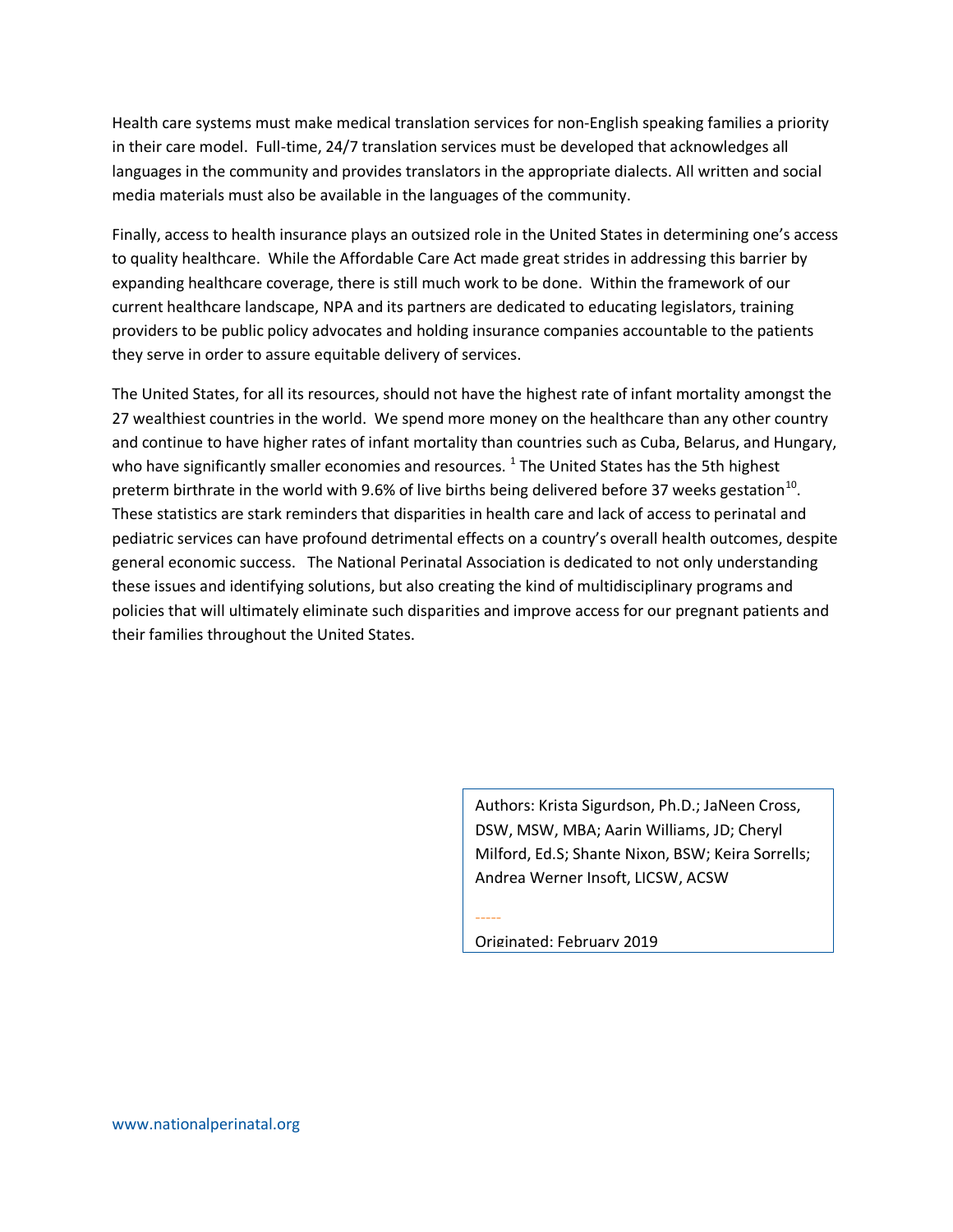## References:

- 1. Association of State and Territorial Health Officials (ASTHO). Issue Brief: Disparities and inequities in maternal and infant health outcomes. 2012. [www.astho.org.](http://www.astho.org/)
- 2. Bryant AS, A, Caughey AB, Washington AE. Racial/ethnic disparities in obstetrical outcome and care: prevalence and determinants. *Am J ObstetGynecol.* 2010. 202 (4): 335-343.
- 3. The American College of Obstetricians and Gynecologists. Committee Opinion. Committee on Health Care for Underserved Women. Health care disparities in rural women #56. *Am J ObstetGynecol. 2014. 12 (3): 384-388.*
- 4. The American College of Obstetricians and Gynecologists. Committee Opinion. Committee on Health Care for Underserved Women. Racial and ethnic disparities in obstetrics and gynecology. #649. *Am J ObstetGynecol.* 2015 December.
- 5. Sigurdson K, Morton C, Mitchell B, Profit J. Disparities in NICU quality of care: A qualitative study of family and clinician accounts. *J Perinatology.* 2018. Doi.rg/10.1038/541372-018-57-3.
- 6. Oparah JC, Anega H, Hudson D, Jones L. Osequera T. *Battling over Birth: Black Women and the Maternal Health Care Crisis.* 2018. Praeclarus Press. Black Women Birthing Justice.
- 7. Profit J, Gould JB, Bennett M, Goldstein BA, Draper D, Phibbs CS, Lee NC. Racial/ethnic disparities in NICU quality of care delivery. *Pediatrics.* 2017. *D*oi.org*/10.1542*/peds.2017-0918.
- 8. Department of Health and Human Services. Results from the 2013 national survey on drug use and health: Summary of national findings. NSDUH Series H-48, HHS Publication No. (SMA) 14- 4863. 2014; Retrieved: 5/13/2018. [https://www.samhsa.gov/data/sites/default/files/NSDUHresultsPDFWHTML2013/Web/](https://www.samhsa.gov/data/sites/default/files/NSDUHresultsPDFWHTML2013/Web/NSDUHresults2013.pdf)  [NSDUHresults2013.pdf.](https://www.samhsa.gov/data/sites/default/files/NSDUHresultsPDFWHTML2013/Web/NSDUHresults2013.pdf)
- 9. Chasnoff IJ, Landress HJ, Barrett ME. The prevalence of illicit-drug or alcohol use during pregnancy and discrepancies in mandatory reporting in Pinellas County, Florida. *The New England Journal of Medicine*. 1990; 322(17):1202–1206. Doi 10.1056/NEJM199004263221706.10.1056
- 10. https://www.healthypeople.gov/2020/about/foundation-health-measures/Disparities [https://www.surgeongeneral.gov/priorities/prevention/strategy/elimination-of-health](https://www.surgeongeneral.gov/priorities/prevention/strategy/elimination-of-health%20disparities.html)  [disparities.html](https://www.surgeongeneral.gov/priorities/prevention/strategy/elimination-of-health%20disparities.html)
- 11. Ncube CN, Enquobahrie DA, Albert SM, Herrick AL, Burke JG. Association of neighborhood context with offspring risk of preterm birth and low birthweight: A systematic review and meta-analysis of population-based studies. *Soc Sci Med*. 2016; 153:156-164.
- 12. Hollander D. Perceptions of neighborhood environment associated with preterm delivery for some disadvantaged women. *Perspect Sex Reprod Health*. 2015;47(4):231-231.
- 13. https://www.drugabuse.gov/publications/research-reports/substance-use-in-women/summary